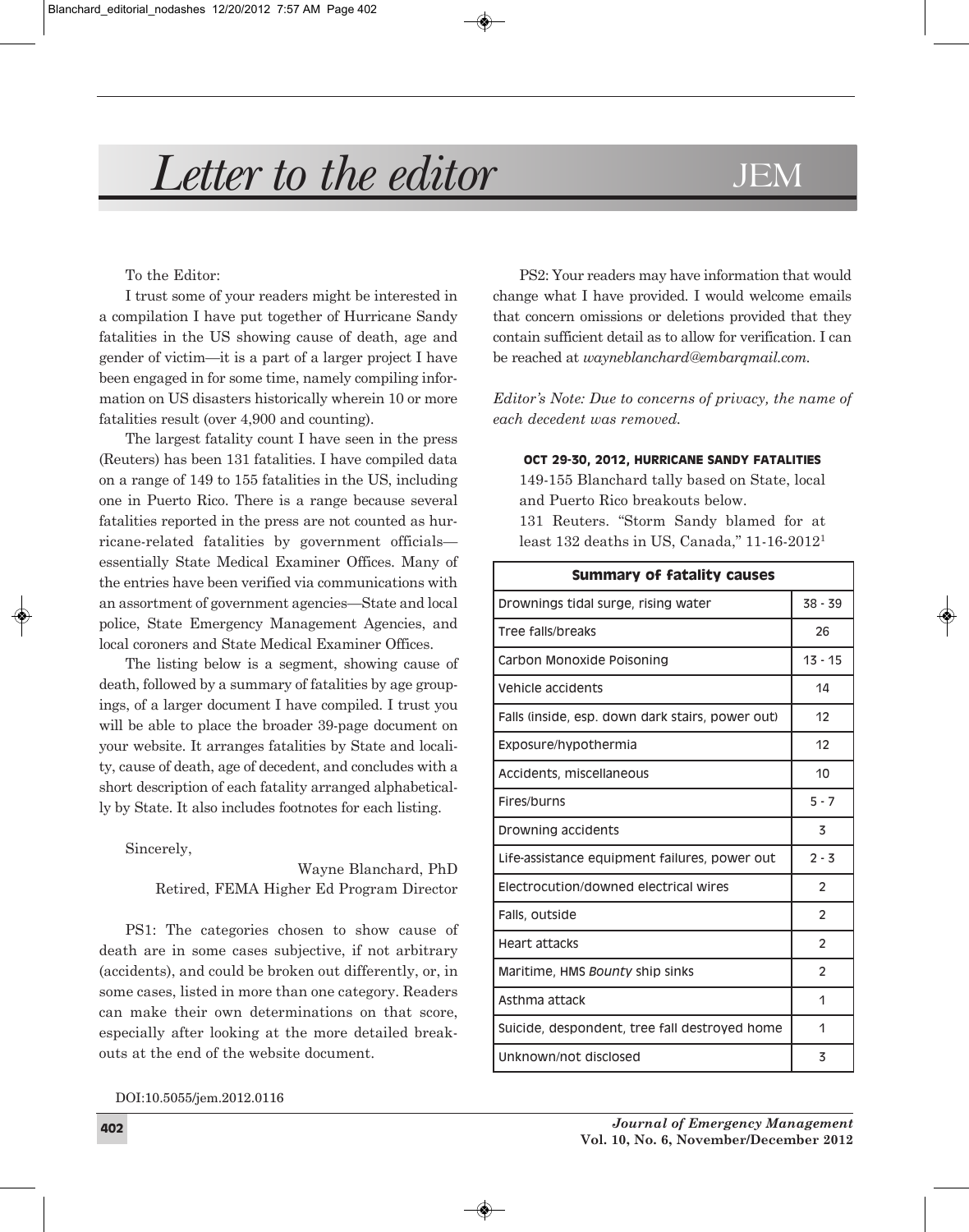| Age of fatalities breakout           |                |  |
|--------------------------------------|----------------|--|
| 1 to 10                              | 3              |  |
| 11 to 19                             | 6              |  |
| 20 to 29                             | 11             |  |
| 30 to 39                             | 7              |  |
| 40 to 49                             | 10             |  |
| 50 to 59                             | 28             |  |
| 60 to 69                             | 30             |  |
| 70 to 79                             | 23             |  |
| 80 to 89                             | 21             |  |
| 90 to 99                             | $\overline{7}$ |  |
| Age not noted                        | 8              |  |
| <b>Gender of fatalities breakout</b> |                |  |
| Male                                 | 98             |  |
| Female                               | 56             |  |
| Total                                | 154            |  |

# **BreakOut OF Fatality cauSeS**

# **Accidents, miscellaneous: 10**

- 1 CT, Middlebury, landscaper cutting down tree falls 40 feet, (Male, 53, Nov 4)
- 1 MD, Prince George's Co., crushed changing tire in high wind, (Male, 35, Oct 30)
- 1 NH, Lincoln, landslide at job site, construction co. owner, (Male, 42, Oct 30)
- 1 NJ, Bethlehem Twp. victim clearing debris, hit by vehicle, (Male, 67, Nov 5) 1 NJ, Pattenburg, Hunterdon Co., hit by tree limb cleaning debris, (Male, 44; Oct 31)
- 1 NJ, Sea Isle City. Hit by dump truck picking up debris, (Female, 69; Nov 24/25)
- 1 NY, Long Island, No. Vly. Stream, hit by car crossing st., traffic lights out, (Male, 59)
- 1 NY, Long Island, Nissequogue, SC worker killed clearing trees,(Male, 36, Nov 12)
- 1 NY, Queens, Rockaway Park, bled to death, debris laceration, (Female, 50)
- 1 PA, Lehigh Township, removing downed trees, hit by tractor, (Male, 67; Nov 2)

### **Asthma attack: 1**

1 NJ, Newark, Essex Co., found in home without power, asthma attack, (Male, 65)

#### **Carbon monoxide poisoning: 13 to 15**

- 2 MD, Summerville, possible CO, generator in bedroom, (Male & Female, Oct 31)
- 1 NJ, Edison, carbon monoxide from garage generator, (Male, 65, Oct 31)
- 1 NJ, New Brunswick, carbon monoxide, restaurant basement generator, (Male, 55)
- 2 NJ, Newark, generator outside bedroom window, (Male, 19, Male, 19)
- 1 NJ, Trenton, Carbon monoxide, generator, 1st floor of home, (Female, 59, Nov 1)
- 1 NY, New Cassel, Nassau Co., LI, coal-burn grill, home, (Female, 78; Nov 2)
- 1 NY, Oceanside, Nassau Co., Long Island, CO gen. indoors, (Female, 44; Nov 5) 1 NY, Shokan, Olive, Ulster Co., CO poisoning, basement generator, (Male, 75)
- 1 PA, Albrightsville sec., Penn Forest Twp., Carbon Co., CO, (Male, 66)
- 1 PA, Lower Macungie Township. CO, garage generator, (Female, 48; Oct 20)
- 1 PA, Spring Township, Berks County, CO generator in garage, (Male, 86)
- 1 PA, Upper Merion, Montgomery Co., garage generator under home, (Female, 90)
- 1 WV, Arlington, Upshur Co., carbon monoxide, garage generator, (Male, 51)

#### **Drowning accidents outside: 3**

- 1 CT, Long Isl. kayaking, Sound off Silver Sands State Park, (Male, 21, Oct 28)
- 1 CT, Milford, apparently swimming, jumped off pier, (Male, 34, Oct 29)
- 1 Puerto Rico, man swept away in rain-swollen river, (Male, date unconfirmed)

**Drownings, tidal surge, rising water: 38 to 39** 1 NJ, Brick, Ocean County, drowned in home, (Male, 61, Oct 30) 1 NJ, Little Egg Harbor, Ocean Co., drowned at home, (Male, 72, Oct 30) 1 NJ, Newark, drowned in car by rising Passaic River, (Male, 47, Oct 29) 1 NJ, South Hackensack, overflowing Hackensack River, (Male, 69, Oct 29) 1 NY, Brooklyn, Coney Island, drowned in home, (Male, 87) 1 NY, Brooklyn, Coney Island, drowned in home, (Female, 90) 1 NY, Brooklyn, Gravesend, drowning, washed up on Shore Parkway, (Male, 51) 1 NY, Brooklyn, Sheepshead Bay, drowned in home, (Male, 67) 1 NY, Brooklyn, Sheepshead Bay, drowned in home, (Male, 72; Oct 29-30) 1 NY, Manhattan, TriBeCa, attendant drowned in car, 1st floor garage, (Male, 57) 1 NY, Queens, Belle Harbor, drowned in home basement, (Male, 57) 1 NY, Queens, Belle Harbor, drowned in home basement, (Male, 67) 1 NY, Queens, Howard Beach, drowned at home, (Female, 85, found Oct 30)2 1 NY, Queens, Rockaway Beach, drowned, apartment basement, (Female, 58) 1 NY, Queens, Rockaway Park, drowned, Beach St. home, (Male, 90) 1 NY, Queens, Rockaway Park, apparent drowning at home, (Male, 72) 2 NY, Staten Island, Great Kills, drowned at home, (Female and Male; 66 and 89) 1 NY, Staten Island, Midland Beach, drowned at home, (Female, 59) 2 NY, Staten Island, Midland Beach drowned at home, (Female, 77, Male, 65) 1 NY, Staten Island, Midland Beach, apparent home drowning (Male, 67) 1 NY, Staten Island, Midland Beach drowned, Naughton Ave. home, (Female, 62) 1 NY, Staten Island, Midland Beach, drowned in home, (Male, 64; found Nov 9) 1 NY, Staten Island, Midland Beach, paralytic drowned at home, (Male, 65) 1 NY, Staten Island, Midland Beach, drowned in Grimsby Street home, (Female, 73) 1 NY, Staten Island, Midland Beach, drowned in Grimsby Street home, (Female, 79) 2 NY, Staten Island, Oakwood Beach, at home, (Male, 51, Male, 20) 1 NY, Staten Island, Oakwood Beach, drowned at home, (Male, 53) 1 NY, Staten Island, Ocean Breeze, drowned at Buel Ave. home, (Female, 89, Oct 30) 1 NY, Staten Island, Ocean Breeze, drowning, found in back yard. (Male, 85) 1 NY, Staten Island, South Beach, drowned in basement (Male, 61, Oct 29) 2 NY, Staten Island, South Beach, washed away from mother, (2-Male children, 4, 2) 2 NY, Staten Island, Tottenville, drowned at home, (Female & Male, 13 & 55) 1 NY, Long Island, Island Park, Nassau Co., drowning, unknown 1 NY, Long Island, Montauk, drowned walking dog near Ocean, (Female, 52)

#### **Electrocution/exposed downed electrical wires: 2**

1 NY, Queens, Richmond Hill, electrocuted, outside power line, (Female, 23, Oct 29)

1 NY, Staten Island, South Beach, electrocuted, policeman, (Male, 28, Oct 29)

# **Exposure/hypothermia: 12**

- 1 MD, Baltimore City, (Male, Oct 29)
- 1 MD, Baltimore City, (Male, Oct 30)
- 1 MD, Montgomery County, (Female, Oct 30)
- 1 MD, Prince George's County, (Female, Oct 30)
- 1 NJ, Brigantine, Atlantic Co., hypothermia, home, refused to evac., (Male, 73)
- 1 NJ, Forked River, Lacey Twp., Ocean Co., hypothermia, (Female, 94, Oct 30)
- 1 NJ, Long Branch, Monmouth Co., hypothermia, (Male, 61, Nov 4)
- 1 NJ, Stafford, hypothermia, home, exposure to cold, (Male, 71, Oct 30-31)
- 1 PA, South Whitehall Twp., Hypothermia, found in yard, (Female, 86, Oct 29-30)
- 1 PA, Upper Macungie Township, Lehigh County, hypothermia, (Male, 93)
- 1 WV, Crab Orchard, Raleigh Co., hypothermia, (Female, 88, Oct 29-30)
- 1 WV, Sugar Creek, Webster Co., buried by snow in driveway, (Female, 71, Oct 31)

# **Falls (indoors, primarily down dark stairs, power outage): 12**

- 1 MD, Baltimore City, fall, (MD Medical Examiner's Office.), (Female, Oct 31)
- 1 NJ, Bayonne, Hudson Co., blunt impact injury, fell in dark home, (Female, 86)
- 1 NJ. Berkeley Heights, Union Co., fall down stairs, no power (Female, 79, Nov 8)
- 1 NJ, Hawthorne, Passaic Co., fall down stairs after electricity lost, (Male, 83)3
- 1 NJ, Lambertville, Hunterdon Co., fell in home, no electricity, (Male, 79)
- 1 NJ, Middlesex Borough, Middlesex Co., fall down dark stairs, (Female, 85, Oct 30)
- 1 NJ, Summit, Union Co. Fall down stairs, home with no power, (Male, 93, Oct 31) 1 NY, LI, Bay Shore, fall, found bottom of stairs, head injury, (Male, 80, Oct 29)
- 1 NY, Queens, Rockaway Beach, fell down stairs, no power, (Male, 77, Nov 10)
- 1 NY, Queens, Rockaway Park, fell down dark stairwell, (Male, 78)
- 1 NY, Staten Island, Shore Acres, fall down dark stairwell, (Male, 79, Oct 31)
- 1 NY, Shokan, Olive, Ulster Co., fall down stairs looking for husband, (Female, 73)
- 1 PA, Beach Lake, Wayne Co., fell down stairs, power out, dark house, (Female, 88)